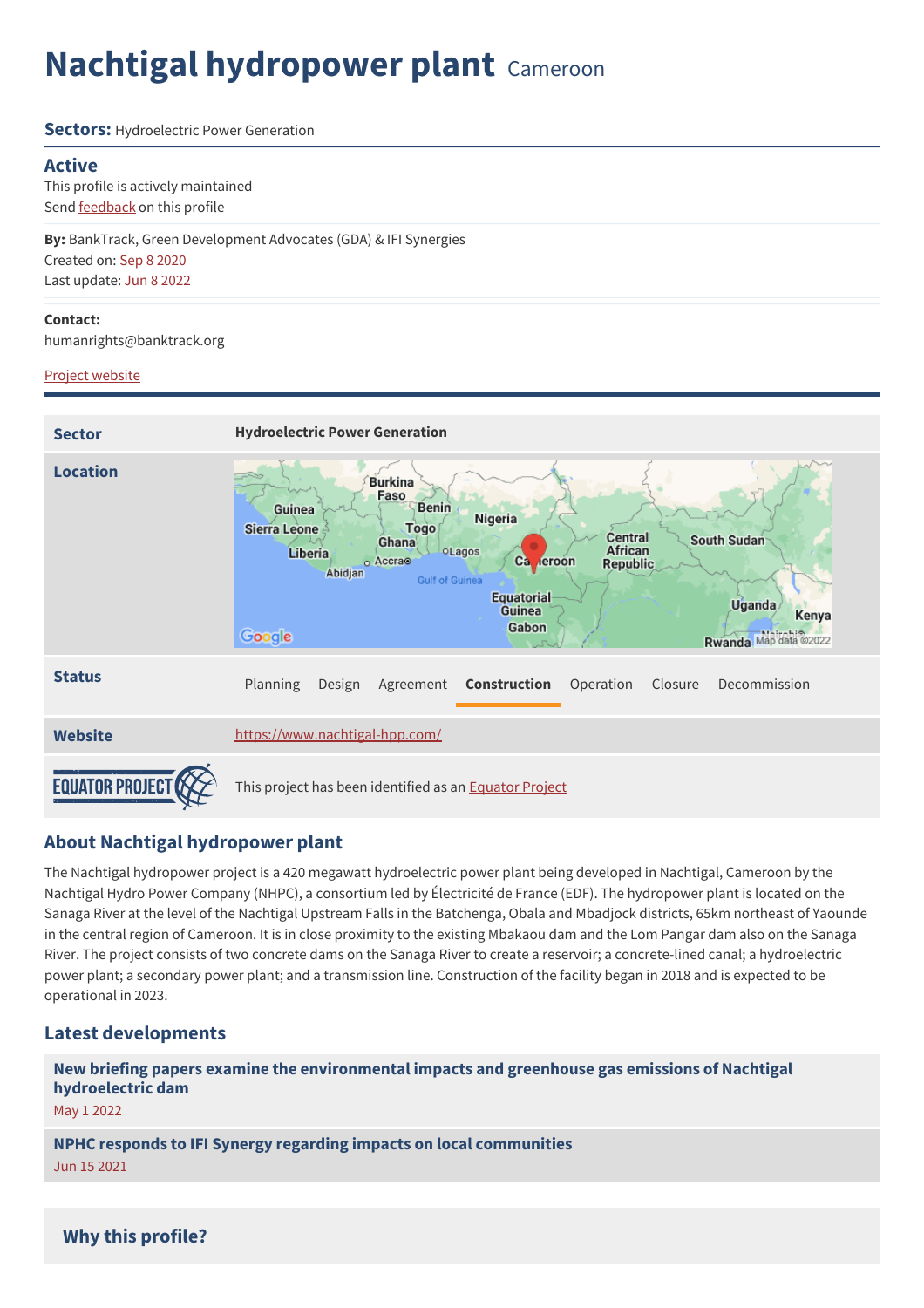Throughout the project's development, stakeholder consultation has been inadequate, and the company has failed to properly compensate affected community members. For the project to continue, the company needs to address the issues raised by affected community members.

### **What must happen**

Financial institutions involved with this project must set out a plan to transparently engage with the project sponsor, NHPC, to remediate the issues associated with the construction of the dam. They should publicly report on any progress made in ensuring the rights of affected communities are upheld.

## **Impacts**

## **Social and human rights impacts**

**Loss of livelihoods** Before the construction of the dam started, communities relied on this area for fishing, sand excavation, restoration, agriculture, collection of non-timber forest products (e.g. arrowroot), and the practice of traditional rites on the Binadjengue sacred site. Their livelihoods depended upon these activities in the area and they have received unsatisfactory compensation (see below). Additionally, NHPC promised to recruit local workers for the construction of the dam as labourers, drivers or technicians, but to date, they have not done so.

**Inadequate and delayed compensation** Issues have been raised by community members regarding compensation following the Compensating Actions Program implemented by NHPC as part of the Resettlement Action Plan in 2015. Those affected believe that the compensation given and that which was promised by the company in the Environmental and Social Action Plan is at odds with what they have lost.

Fisherfolk are no longer able to access the river where the dam is being constructed. Those who decided to continue fishing have received less compensation than agreed during consultations, and considerably less than they would have earned with continued fishing in the area. Those who decided to stop fishing have not received any compensation, despite agreements made during consultations. A coalition of fisherfolk wrote letters to NHPC asking for this promised compensation but have still not received it.

Sanders, who collect and sell sand from the area where the dam is being constructed, face a similar predicament. Only a few sanders, located in what the NHPC call the 'red zone' (the dam's direct flooding zone), have received financial compensation, and this is less than they previously earned. The majority of sanders, those located in 'blue and green zones', are still waiting for compensation.

**Relocation of sacred site**NHPC has given compensation to the community in order for them to move the Binadjengue sacred site, located in the dam construction area. The sacred site has been moved; however, the local community argues that this compensation is not enough to adequately carry on traditional rites, as they no longer have access to the water and fish that were used in these rites.

**Stakeholder consultation** The consultation meetings conducted by NHPC in 2015 were reported by community members to be threatening environments where individuals were unable to raise their concerns. Communities described them as an opportunity for the company to present the project and its financial partners, explain that impacted communities will suffer from the construction, and to present them with compensation. There is some evidence of a ʻcompany communities officer' to whom locals can raise concerns, but community members report long waiting times for responses and a lack of resolution from the process.

**Ineffective grievance mechanism** The affected communities, including sanders, fishermen and other community members, have filed petitions and written letters directly to the NHPC asking them to uphold their promises regarding compensation, which remain unanswered. The affected communities did not know that there was a project-level grievance mechanism and the company did not indicate to community members that this mechanism is in place which they could use to file their complaints formally.

**Gender impacts** Women have been particularly affected by the unsatisfactory compensation scheme. Where compensation has been given, it has not taken into consideration the support of women. In nearly every case, the compensation has been given to men, and there is no specific mechanism in place for the consideration of women. In addition, many women made a living from preparing and selling food to the sand workers, which they can no longer do. They have not received any compensation for the last five years. These same women have asked to be able to continue to prepare and sell food to the workers who are constructing the dam in order to make a living, but they have been prohibited from doing so.

For more information on the impacts the project has on the communities, see IFI Synergies repor[there](https://www.banktrack.org/download/data_collection_of_impacts_of_the_nachtigal_hydroelectric_dam_construction_project_on_local_communities_and_socioprofessional_corps).

## **Environmental and climate impacts**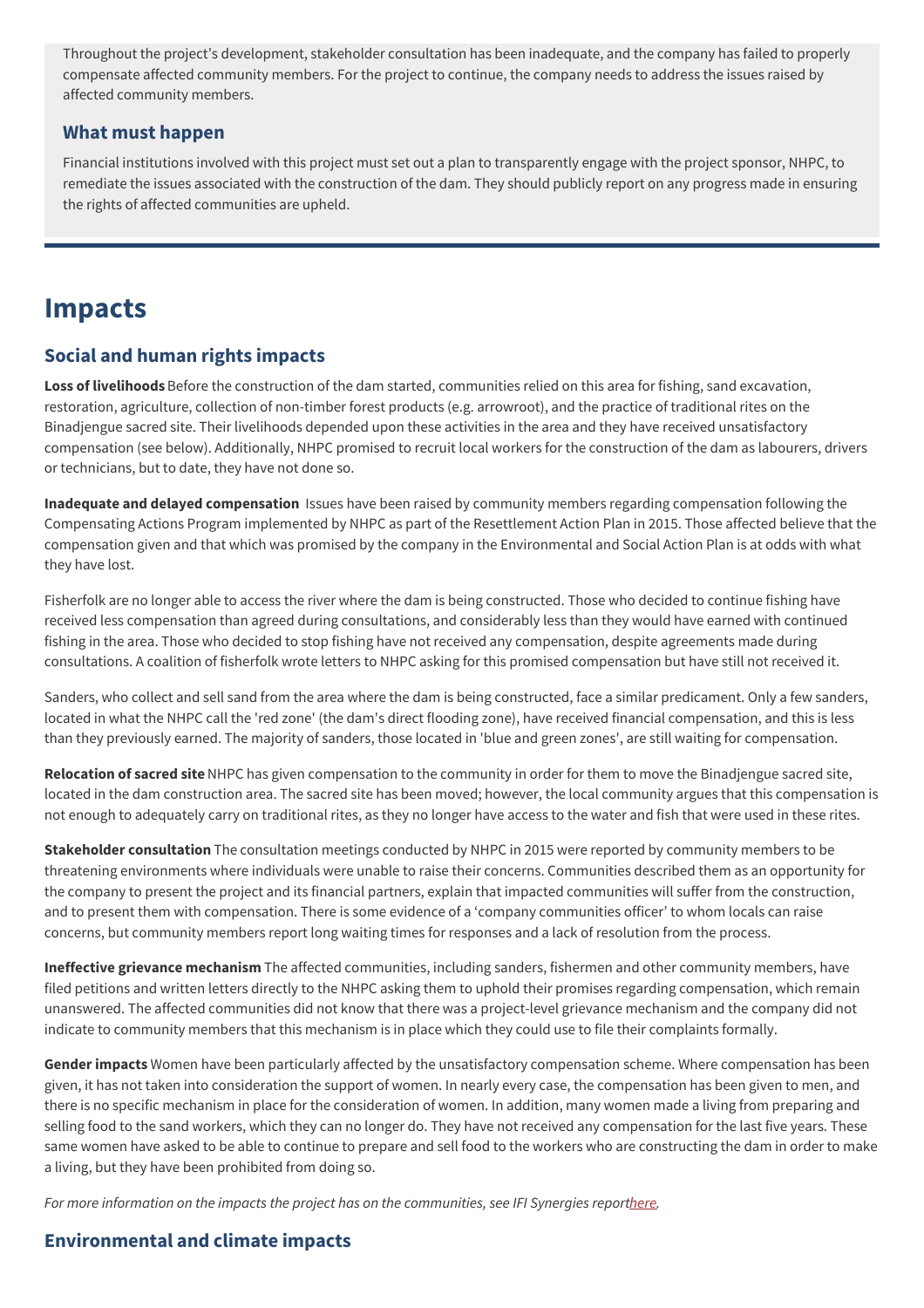**Impacts on forests** The project area is located in the Guinea-Congolese rainforest, a transition zone between forest and savannah. Approximately 310 hectares of forest has been cleared during the construction of the required infrastructure for the dam, including the hydroelectric power station, the water retention area and the electricity transmission line. The communities rely on the forest for the collection of non-timber forest products that are used locally in traditional medicines and other traditional uses.

**Impacts on wildlife** As a result of clearing the land, many animals and birds will lose their habitats. Several bird species that are protected under Cameroonian wildlife legislation are present in the project area, as well as one bird species that is endangered according to the [IUCN](https://www.iucnredlist.org/) Red List, the Golden Turaco. As a result of habitat loss and the arrival of workers in the area, there is an increased risk of poaching. The construction of the dam will also have a direct impact on fish. The noise caused by construction and the obstacle that will be created by the dam results in fish escaping the area.

## **Governance**

## **Bank policies**

The following bank investment policies apply to this project:

#### **[FMO](https://www.banktrack.org/show/bankprofile/fmo)**

**Position [Statement](https://www.banktrack.org/download/position_statement_on_human_rights) on Human Rights** Aug 29 2017 | FMO

**Position [Statement](https://www.banktrack.org/download/position_statement_on_hydro_power_plants) on Hydro Power Plants** Dec 23 2016 | FMO

**Société [Générale](https://www.banktrack.org/show/bankprofile/societe_generale)**

**[Environmental](http://www.societegenerale.com/sites/default/files/documents/Document%20RSE/Finance%20responsable/Envrionmental%20and%20Social%20General%20Guidelines%20for%20Business%20Engagement.pdf) and social general guidelines for business engagement** Sep 1 2014 | Société Générale

**Human Rights [Statement](https://www.banktrack.org/download/human_rights_statement_9)** Mar 31 2019 | Société Générale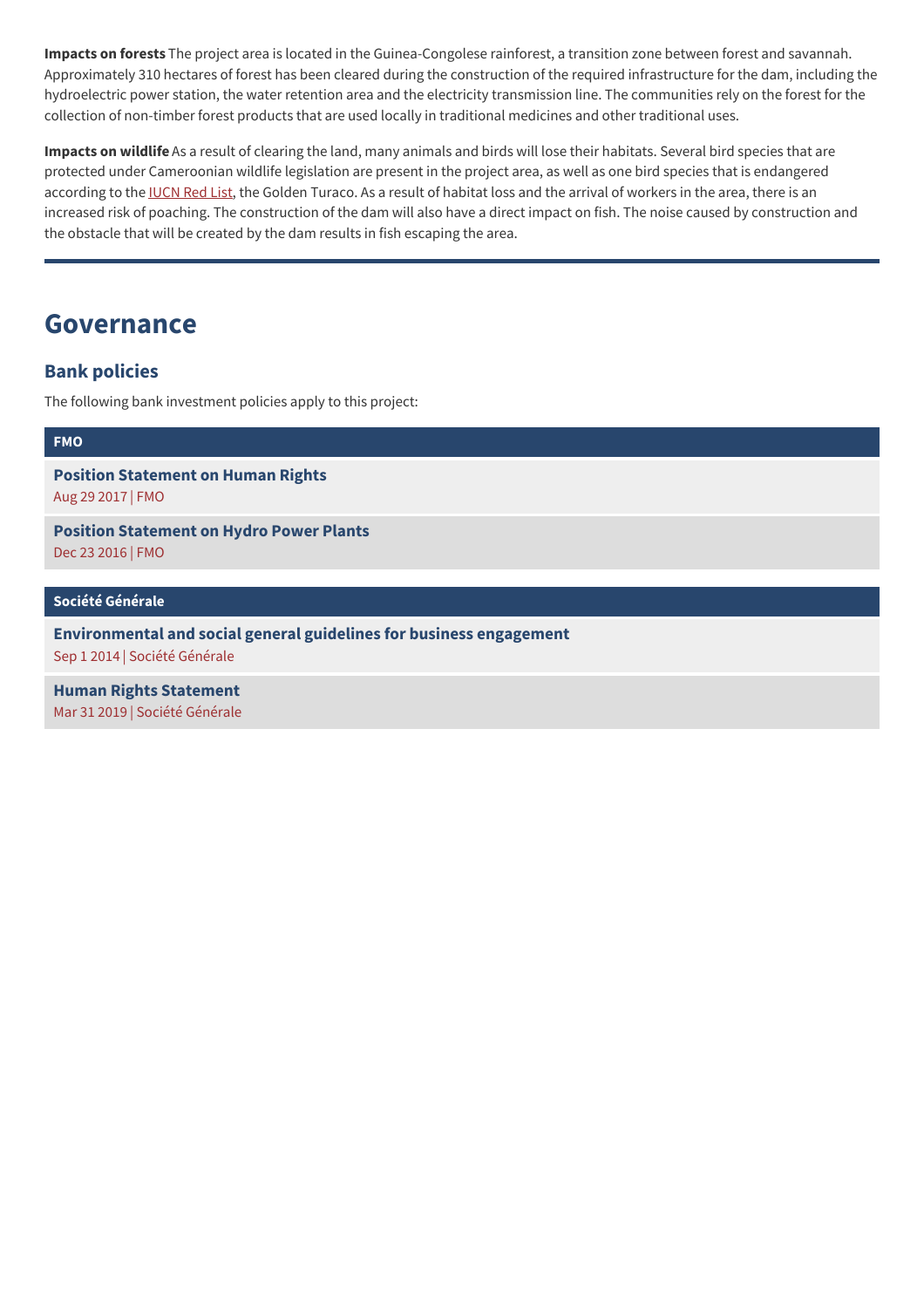## **Equator Principles Compliance**

The financing of this project is subject to the Equator Principles. For more information please check thewebsite of the Equator Principles and [BankTracks'](http://www.equator-principles.com) [campaign](https://www.banktrack.org/campaign/equator_principles) page on the Equator Principles.

| <b>Status</b> |                                  |  |  |
|---------------|----------------------------------|--|--|
|               | <b>Planning</b><br><b>Design</b> |  |  |
|               | <b>Agreement</b><br>Construction |  |  |
|               | Operation<br>Closure             |  |  |
|               | Decommission                     |  |  |

#### **Categorisation**

This project is a [Category](https://www.banktrack.org/download/equator_principles_categorisation) A project according to the criteria of the Equator Principles.

Category A projects are those with potential significant adverse environmental and social risks and/or impacts that are diverse, irreversible or unprecedented.

#### **Location**

This project is located in a so callednon [designated](http://www.equator-principles.com/index.php/ep3/designated-countries) country.

A project that is situated in a non-designated country must be in compliance with all relevant host country laws, regulations and permits, as well as all applicableIFC Performance Standards on Environmental and Social Sustainability (Performance Standards) and the World Bank Group Environmental, Health and Safety Guidelines (EHS Guidelines).

#### **Documentation**

The Equator Principles require the client to, at a minimum, make a summary of the environmental and social impact assessment (ESIA) publicly available for all Category A and, as appropriate, Category B projects.

The summary of the ESIA can be found [here](http://nachtigal-hpp.com/index.php/Documents_barrage_nachtigal.html?file=tl_files/fM_k0001/documents/Etudes/en/Environnemental%20and%20social%20review%20summary%20Revision%20No.%202%20May%2018%252C%202017%201.pdf).

The client must also make the appropriate assessment documentation available to affected communities, and where relevant other stakeholders, in the local language and in a culturally appropriate manner.

No information available.

#### **Grievance mechanism**

The Equator Principles require all Category A and, as appropriate Category B, projects to establish an effective project-level grievance mechanism for use by affected communities and workers that receives and facilitates the resolution of concerns and grievances about the project's environmental and social performance.

Information about the grievance mechanism can be found [here](http://nachtigal-hpp.com/index.php/grievance-mechanism.html).

### **Applicable norms and standards**

| <b>Equator Principles</b>                                                                           |
|-----------------------------------------------------------------------------------------------------|
| IFC Performance Standard 1: Assessment and Management of Environmental and Social Risks and Impacts |
| <b>IFC Performance Standard 2: Labor and Working Conditions</b>                                     |
| IFC Performance Standard 3: Resource Efficiency and Pollution Prevention                            |
| IFC Performance Standard 4: Community Health, Safety, and Security                                  |
| IFC Performance Standard 5: Land Acquisition and Involuntary Resettlement                           |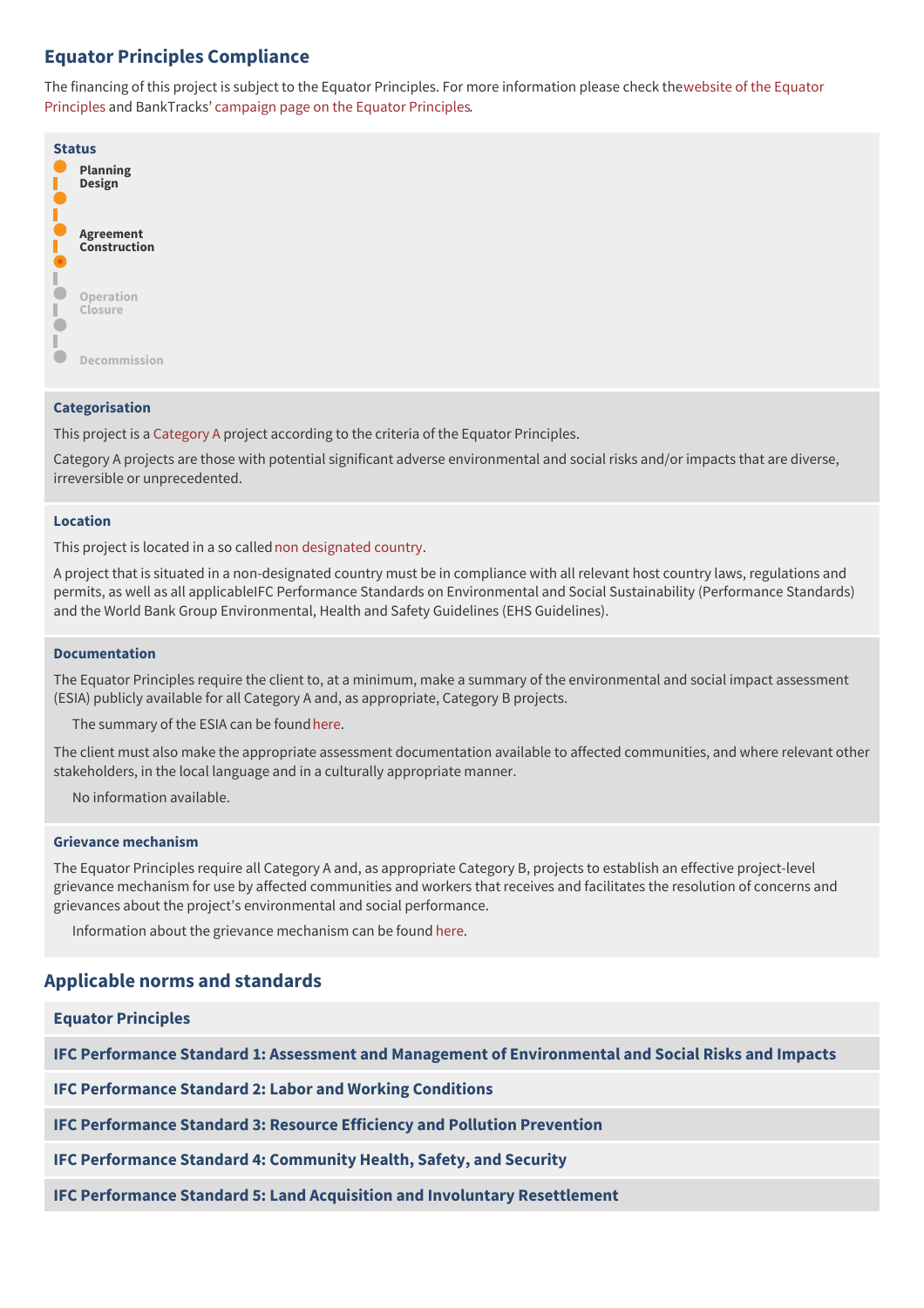| IFC Performance Standard 6: Biodiversity Conservation and Sustainable Management of Living Natural<br><b>Resources</b> |
|------------------------------------------------------------------------------------------------------------------------|
| <b>IFC Performance Standard 7: Indigenous Peoples</b>                                                                  |
| <b>IFC Performance Standard 8: Cultural Heritage</b>                                                                   |
| <b>World Commission on Dams</b>                                                                                        |

## **Brief history**

In 2006 the Government of Cameroon developed a long-term Electricity Sector Development Plan for the period to 2030, and in 2014 it updated the plan to extend to 2035. The plan ranked the Nachtigal site as one of the most interesting hydropower sites in the country, in economic and environmental terms. Technical and economic studies conducted in 2005 and 2006 demonstrated that the project is feasible but dependent on building the Lom Pangar dam upstream. The project was therefore delayed until 2011 when the Nachtigal Hydroelectric Project was relaunched. The initial Environmental and Social Impact Assessment (ESIA) of 2006 was updated in 2011.

On 8 November 2013, a Joint Development Agreement was signed between the government of Cameroon, EDF, the International Finance Corporation (IFC) and Rio Tinto Alcan (RTA) for the development of the project. RTA has since left the project development. Stakeholder consultations and surveys were conducted in 2015 - 2016 and construction began in 2018.

## **Updates**

## **New briefing papers examine the environmental impacts and greenhouse gas emissions of Nachtigal hydroelectric dam**

#### May 1 2022

Action for a Sustainable Environment has published two new briefing papers regarding the Nachtigal hydroelectric dam. The [first](https://www.banktrack.org/download/nachtigal_hydroelectric_dam_underestimate_of_greenhouse_gas_emissions) presents the greenhouse gas emissions generated by the construction of the dam and highlights the inadequacies in the consideration of the climate aspect observed in the environmental and social impact assessment report of the project. The [second](https://www.banktrack.org/download/nachtigal_hydroelectric_dam_what_are_the_environmental_impacts) highlights the present environmental impacts on the ground and examines the effectiveness of the environmental measures recommended in the Environmental and Social Management Plan (ESMP), providing recommendations to the project sponsor on how to address the damage caused by this project.

### **NPHC responds to IFI Synergy regarding impacts on local communities**

#### Jun 15 2021

On June 15th, 2021, the project sponsor, NHPC, replied to IFI Synergy's letter of [March](https://www.banktrack.org/download/letter_from_ifi_synergy_to_nhpc_on_responding_to_company_letter_and_addressing_continuing_community_impacts) 2021 that outlined the continued impacts felt by local communities in relation to the project. (See [here](https://www.banktrack.org/download/letter_from_nphc_to_ifi_synergy_on_response_to_letter_regarding_impacts_on_communities_of_nachtigal_dam).) Whilst IFI welcomes this response from the company, they continue to push for NHPC to conduct further consultations with the local associations of community members in order to fully address the impacts caused by the Nachtigal project, stating that NHPC is far from satisfying the needs of impacted populations.

## **IFI Synergy responds to NHPC outlining continued impacts on local communities**

#### Mar 17 2021

IFI Synergy has responded to NHPC's December 2020 letter outlining the continued impacts faced by local communities as a result of the Nachtigal dam. These impacts include: lack of further community consultations, failures in the complaints mechanism, and continued problems with compensation, resettlement and livelihood restoration. IFI Synergy, in its [letter,](https://www.banktrack.org/download/letter_from_ifi_synergy_to_nhpc_on_responding_to_company_letter_and_addressing_continuing_community_impacts) has outlined clear recommendations for the company moving forward.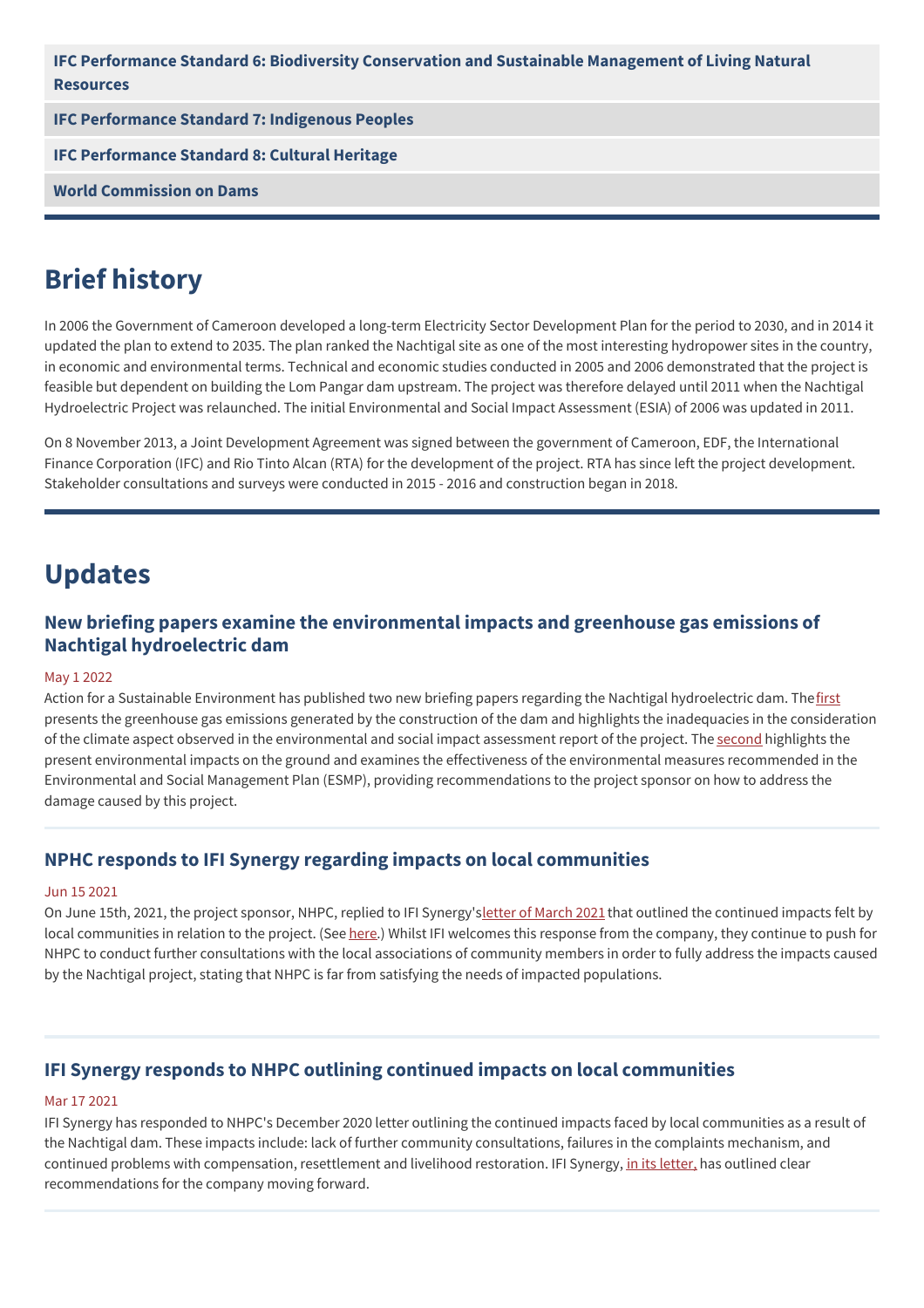### **Discussions with FMO regarding community concerns on Nachtigal dam**

#### Sep 23 2020

IFI Synergy has communicated the concerns regarding stakeholder engagement and compensation to somefinancial [institutions](https://www.banktrack.org/download/letter_from_ifi_synergy_to_nachtigal_project_investors_on_concerns_of_nachtigal_hydropower_project) involved in this project [including](https://www.banktrack.org/download/letter_from_ifi_synergy_to_fmo_on_nachtigal_hydropower_project) FMO. They have received a [response](https://www.banktrack.org/download/letter_from_fmo_to_ifi_synergy_on_response_to_concerns_on_nachtigal_hydropower_project) from FMO, and details of the correspondence can be found [here.](https://www.banktrack.org/download/letter_from_ifi_synergy_to_fmo_on_response_to_nachtigal_hydropower_project) They continue to engage with FMO and other banks on the issues raised.

## **Financiers**

The project is expected to cost EUR 1.2 billion. Financial close was reached on 24 December 2018. The project is funded with a debtequity ratio of 76:24; (76% of the capital will come from borrowing and 24% from the companies' own capital).

EUR 289 million in equity was raised from an EDF-led consortium – see ["companies](https://www.banktrack.org/project/nachtigal_hydropower_plant#companies)" tab.

EUR 916 million in debt was raised from a Multilateral Development Bank loan of EUR 745 million and a private credit facility of EUR 171 million from 11 development finance institutions and four commercial banks. Société Générale acted as financial advisor to EDF and IFC.

## **Banks Investment funds [Attijariwafa](https://www.attijariwafabank.com/en) bank** Morocco [profile](https://www.banktrack.org/bank/attijariwafa_bank) Details **■** Debt – project finance EUR 56 million December 2018 - December 2039 Credit Facility, EUR 171 million *source:* IJGlobal [link](https://ijglobal.com/data/transaction/32851/nachtigal-hydro-power-plant-420mw-ppp) **[BICEC](http://www.bicec.com/)** Details ▼ Debt – project finance EUR 29 million December 2018 - December 2039 Credit Facility, EUR 171 million *source:* IJGlobal [link](https://ijglobal.com/data/transaction/32851/nachtigal-hydro-power-plant-420mw-ppp) **Société [Générale](http://www.societegenerale.com/)** France [profile](https://www.banktrack.org/bank/societe_generale) **Details → Details → Details → Details → Details → Details → Details → Details → Details → Details → Details → Details → Details → Details → Details → Details → Details → Details → Detail** Debt – project finance EUR 48 million December 2018 - December 2039 Financial Advisor; Credit Facility, EUR 171 million *source:* IJGlobal [link](https://ijglobal.com/data/transaction/32851/nachtigal-hydro-power-plant-420mw-ppp) **Standard [Chartered](http://www.standardchartered.com)** United Kingdom [profile](https://www.banktrack.org/bank/standard_chartered) **Details Access Access Access Access Details The Details Test Access Details The Details Test Access Details The Details Test Access Details The Details Test Access Det** Debt – project finance EUR 37 million December 2018 - December 2039 Credit Facility, EUR 171 million *source:* IJGlobal [link](https://ijglobal.com/data/transaction/32851/nachtigal-hydro-power-plant-420mw-ppp) **Emerging Africa [Infrastructure](https://www.eaif.com/) Fund** Details **The Contract of Contract Punch Details The Details <b>The Contract Of Contract Punch Details The Details The Contract Of Contract Punch Details <b>The Details The Details The Deta** Debt – project finance EUR 50 million December 2018 - December 2036 Multilateral loan, EUR 745 million *source:* IJGlobal [link](https://ijglobal.com/data/transaction/32851/nachtigal-hydro-power-plant-420mw-ppp)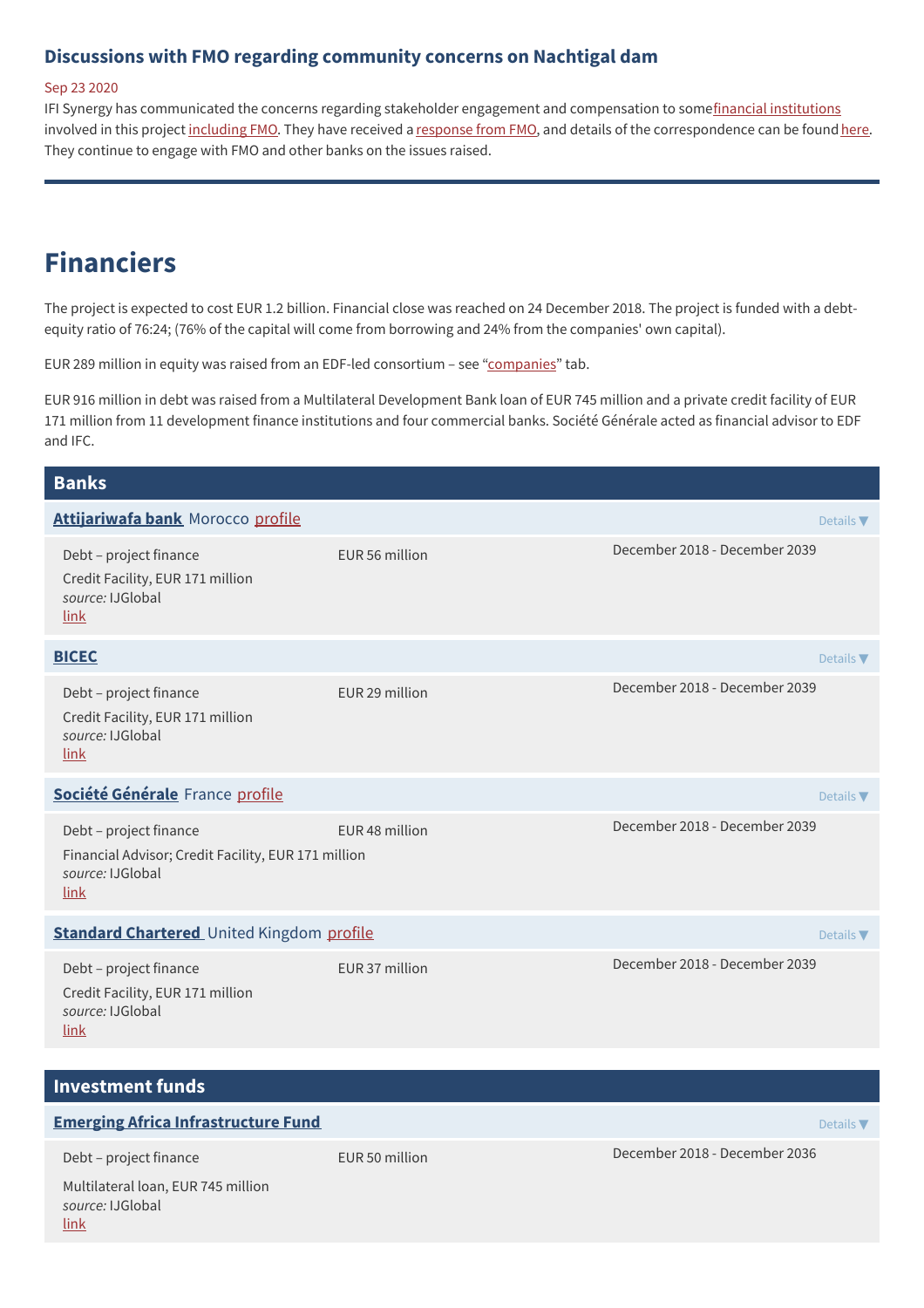| <b>OPEC Fund for International Development</b>                                                           |                  | Details $\nabla$              |  |  |  |  |
|----------------------------------------------------------------------------------------------------------|------------------|-------------------------------|--|--|--|--|
| Debt - project finance<br>Multilateral loan, EUR 745 million<br>source: IJGlobal<br><u>link</u>          | EUR 50 million   | December 2018 - December 2036 |  |  |  |  |
| Multilateral development banks                                                                           |                  |                               |  |  |  |  |
| <b>Africa Finance Corporation</b>                                                                        |                  | Details $\nabla$              |  |  |  |  |
| Debt - project finance<br>Multilateral loan, EUR 745 million<br>source: IJGlobal<br>link                 | EUR 50 million   | December 2018 - December 2036 |  |  |  |  |
| <b>African Development Bank</b>                                                                          |                  | Details $\blacktriangledown$  |  |  |  |  |
| Debt - project finance<br>Multilateral Loan, EUR 745 million<br>source: IJGlobal<br><u>link</u>          | FUR 130 million  | December 2018 - December 2036 |  |  |  |  |
| <b>CDC Group</b>                                                                                         | Details $\nabla$ |                               |  |  |  |  |
| Debt - project finance<br>Multilateral loan, EUR 745 million<br>source: IJGlobal<br><u>link</u>          | EUR 90 million   | December 2018 - December 2036 |  |  |  |  |
| <b>European Investment Bank</b>                                                                          |                  | Details $\nabla$              |  |  |  |  |
| Debt - project finance<br>Multilateral loan, EUR 745 million<br>source: IJGlobal<br>link                 | EUR 50 million   | December 2018 - December 2036 |  |  |  |  |
| <b>International Finance Corporation (IFC)</b><br>Details $\nabla$                                       |                  |                               |  |  |  |  |
| Debt - project finance<br>Lead Arranger - Multilateral loan, EUR 745 million<br>source: IJGlobal<br>link | EUR 110 million  | December 2018 - December 2036 |  |  |  |  |
| <b>National development banks</b>                                                                        |                  |                               |  |  |  |  |
| <b>Agence Française de Développement</b><br>Details $\nabla$                                             |                  |                               |  |  |  |  |
| Debt - project finance                                                                                   | EUR 90 million   | December 2018 - December 2036 |  |  |  |  |

Multilateral loan, EUR 745 million *source:* IJGlobal [link](https://ijglobal.com/data/transaction/32851/nachtigal-hydro-power-plant-420mw-ppp)

#### **[DEG](https://www.deginvest.de/International-financing/DEG/)** Details ▼

Multilateral loan, EUR 745 million *source:* IJGlobal [link](https://ijglobal.com/data/transaction/32851/nachtigal-hydro-power-plant-420mw-ppp)

Debt – project finance EUR 35 million December 2018 - December 2036